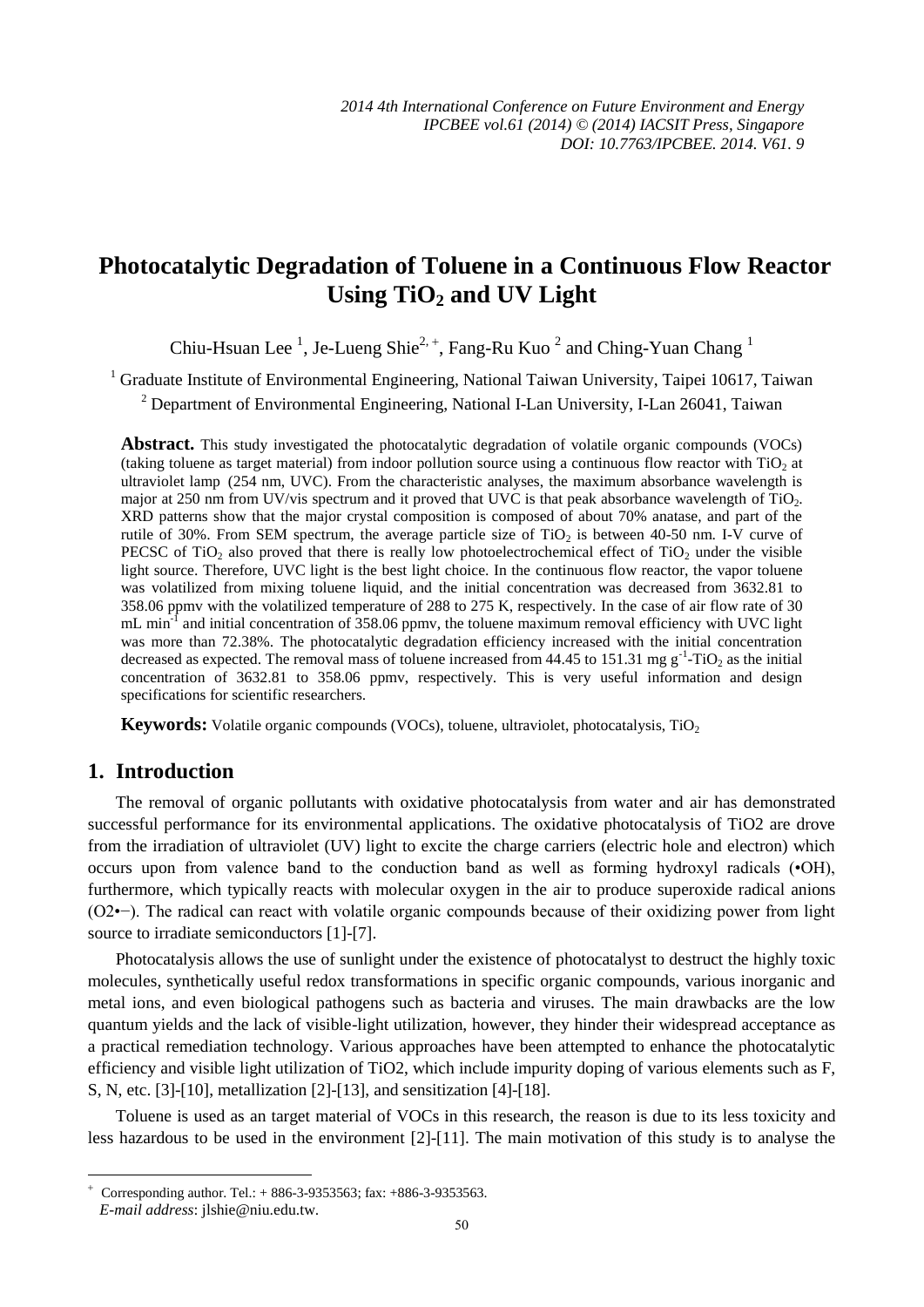characteristics of TiO2 and evaluate the competitiveness of toluene removal in a single pass as well as continuous flow system using ultraviolet lamp as light source at the photodegradation utilizations and efficiencies.

# **2. Materials and Methods**

#### **2.1. Reagents and catalyst**

Toluene of purity 99.7% was purchased from Nihon Shiyaka Industries, Ind. Co., Ltd., Japan. The known volume of toluene was injected into the single pass system. The toluene was diluted to 5-25 % using ethylene, then the diluted liquid of 100 mL was put into the 500 mL tank. For the control of the input initial concentration, the 5 to 25 % liquid toluene were vaporized with a continuous flow of 30 mL min-1 of air at 275 K and atmospheric pressure, the initial concentration into the reactor were detected as 3632.81 to 358.06 ppmv while the volatilization temperature of 288 to 275 K, respectively. TiO<sub>2</sub> (Degussa P-25, Germany) was used as received without any pretreatment for comparison. For coating purpose,  $4 \text{ g } TiO<sub>2</sub>$  was suspended in solutions of 40 mL D. I. water, 20 mL acetylacetone (2,4-Pentanedione, Nacalai Tesque Inc., Kyoto, Japan) and 1 mL Triton X-100 (Nacalai Tesque Inc., Kyoto, Japan). Then, the  $TiO<sub>2</sub>$  solution was uniformly coated on the supports of 350 glass sticks of 1.8 g dry coated  $TiO<sub>2</sub>$ , calcined at 623 K for 20 min.

#### **2.2. Apparatus**

In this study, a cylindrical pyrex glass reactor of 1500 mL capacity was used as a reaction vessel in which a UVC light source was inserted. The light source was surrounded by a quartz glass tube to protect it and to prevent direct contact with the toluene. The top cover and bottom plates of the reactor were made from stainless steel 316. The glass sticks (diameter: 1.5 mm, length: 25 cm, half illuminated area of total 350 glass sticks: 4123.35 cm<sup>2</sup>), outside surface coated TiO<sub>2</sub>, were inserted into the reactor. The flow rate of toluene with 1 mL min<sup>-1</sup> was vaporized and mixed with additional dry air of 29 mL min<sup>-1</sup> to obtain a toluene concentration of 3632.81 to 358.06 ppmv. After the complete mixing with stirrer, the mixing air flowed into the balance tank, then it was injected into the reaction reactor. It corresponded to a gas velocity of 0.38 cm min<sup>-1</sup> and a residence time of 50 min. Before the photocatalytic reaction, the catalyst was first exposed to the polluted air stream with no illumination until dark-adsorption equilibrium was reached, and afterwards UVC illumination (UV lamp,  $\lambda = 254$  nm, Philips TUV, 16 W, Japan) was switched on. The chromatographic column of the GC-MS (Focus GC and DSQ, USA) is a Rtx-1 capillary GC column (26 m long, 0.53 mm i. d., 3 μm film thickness). The operating conditions of the GC-MS were set as follows: injector temperature 473 K, detector temperature 473 K, column temperature (following the sampling injection) being increased from 333 to 373 by program, helium carrier gas flow rate 1 mL min-1, helium make-up gas 50 mL min-1, and sample volume 150 μL. Quantitative analysis of gaseous products was conducted using the linear calibration response equations of standards. The equation was generated for each compound of gas standard using a minimum of five different concentrations with three replicates at each concentration. All correlation coefficients  $(r^2)$  of linear calibration response curves exceed 99.5%.

#### **2.3. Catalyst characteristic analyses**

Scanning electron microscope (SEM) (Hitachi Tabletop TM-3000, Japan), X-ray single crystal diffractometer (XRD) (Rigaku TTRAX Ⅲ, Japan) and ultraviolet-visible (UV/vis) (EVOLVTION-220, Thermo., USA) spectroscopy were used for the characteristic analyses of  $TiO<sub>2</sub>$ . The photoelectrochemical effects of  $TiO<sub>2</sub>$  was also detected through using photoelectrochemical solar cells (PECSC). For the preparation of PECSC, TiO<sub>2</sub> was suspended in solutions of acetylacetone  $(2,4$ -Pentanedione, Nacalai Tesque Inc., Kyoto, Japan) and Triton X-100 (Nacalai Tesque Inc., Kyoto, Japan). The photocatalyst was then uniformly coated on the indium-doping tin oxide (ITO) surface. The ITO film was then calcined at 723 K for 20 min and the coated catalyst was 0.02 g. The ITO film, wetted with a film of the catalyst coating, was dried at 378 K in an oven and denoted as negative electrode. The positive electrode was prepared by coating pure carbon film. The electrolyte was chosen as  $KI_3$  solution. The solar cell prepared from catalyst of TiO<sub>2</sub> was denoted as  $TiO<sub>2</sub>$  solar cell (TSC). The PECSC characteristics were analyzed by Cyclic Voltammetry (5600 Electrochemical Workstation, Jichan, Taiwan). The cyclic voltammetry measurements were carried out using a conventional three-electrode assembly (working electrode (WE), counter platinum electrode (CE) and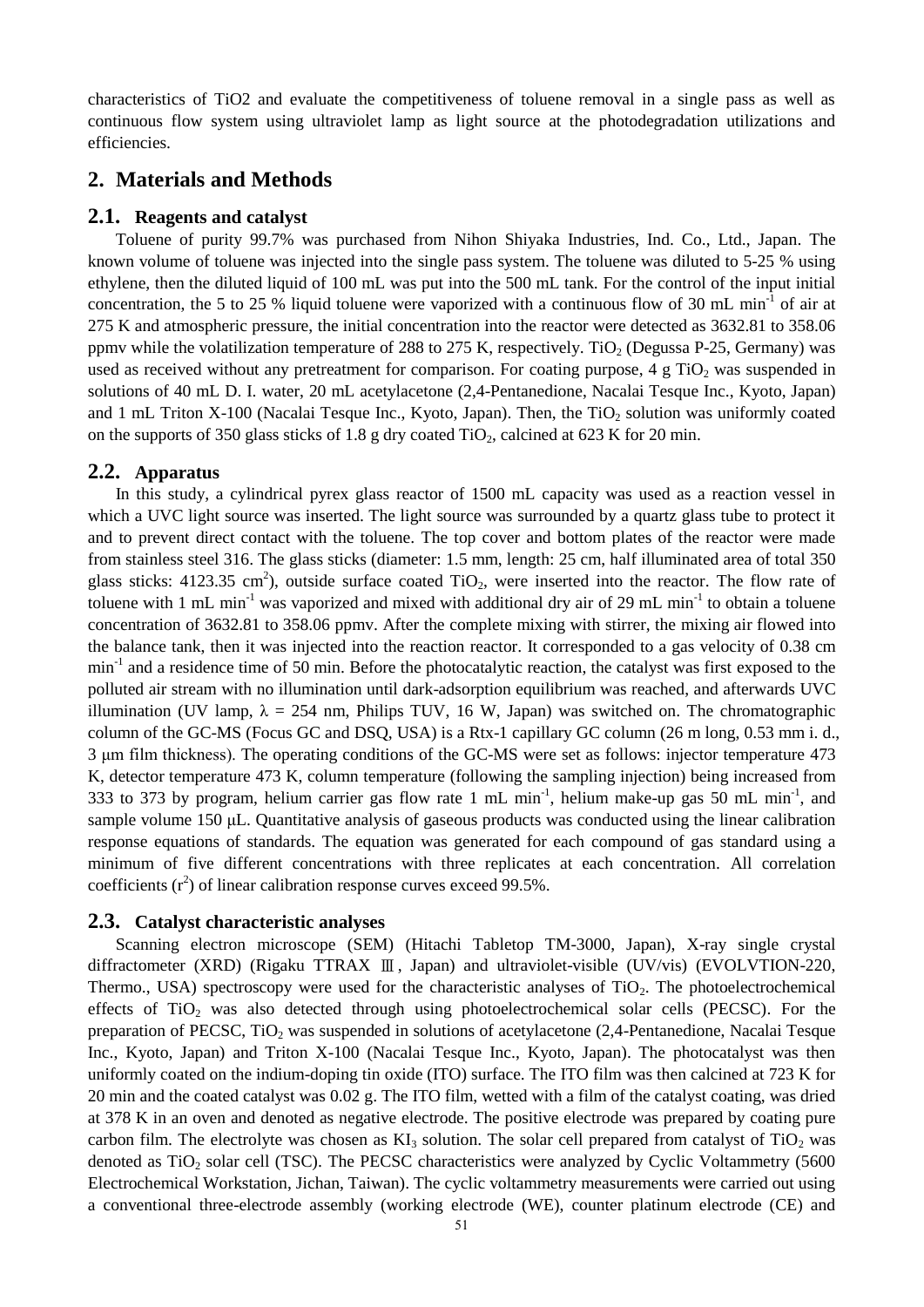saturated calomel reference electrode saturated calomel electrode (SCE)). The open-circuited output voltage ( $V_{oc}$ ), short-circuit output current ( $I_{sc}$ ), fill factor (FF), maximum power ( $P_m$ ) and I-V curves of TSC under the irradiation of visible light lamp (VLL, 400-800 nm, Tl Pro 8W/840, Philips, Japan) were measured, and the light intensity is 10515.16 Lux.

### **3. Results and Discussion**

#### **3.1. Characteristic analyses of TiO<sup>2</sup>**

Figure 1 shows that the maximum absorbance wavelength is major at 250 nm from UV/vis spectrum and it proved that UVC is that peak absorbance wavelength of TiO2. It needs to note that the absorbance intensity is approaching to zero while the wavelength higher than 400 nm, therefore, it means that the visible light cannot excite TiO<sub>2</sub> at the wavelength ( $\lambda$ ) of 400-760 nm. From Figure 2 of XRD patterns of TiO<sub>2</sub>, the major crystal composition is composed of about 70% anatase, and part of the rutile of 30% as compared with the database of Joint Committee on Powder Diffraction Standards (JCPDS). The SEM spectrum was taken for the pure photocatalyst sample and is illustrated in Figure 3. The average particle size of  $TiO<sub>2</sub>$  is between 40-50 nm. Figure 4 shows the I-V curve of PECSC of TiO<sub>2</sub> at VLL. The values in Figure 4 are the original ones and do not evaluate the used mass of catalysts. From Figure 4,  $V_{oc}$ , I<sub>sc</sub>, FF and P<sub>m</sub> are 0.25 V, 0.009 mA, 0.37 and 0.84  $\mu$ W, respectively. It is the evidence of that there is really low photoelectrochemical effect of TiO<sub>2</sub> under the visible light source. And from the reference [2], the BET surface area of TiO<sub>2</sub> is 51.85 m<sup>2</sup> g<sup>-1</sup>.



Fig. 3 SEM Photo of TiO<sub>2</sub> (100,000 x). Fig. 4 I-V curve of TSC at the irradiation of VLL. Catalyst mass=0.02 g.

#### **3.2. Photodegradation efficiency of toluene**

In the continuous flow reactor, the vapor toluene was volatilized from mixing toluene liquid, and the initial concentration was decreased from 3632.81 to 358.06 ppmv with the volatilized temperature of 288 to 275 K, respectively. Figure 5 shows the photodegradation efficiency of toluene in a single pass reaction over TiO2 for the initial concentration of 3632.81 to 358.06 ppmv using UVC. From the figure, the removal efficiency increased from 21.26 to 72.38 % as the initial concentrations decreased from 3632.81 to 358.06 ppmv, respectively. Therefore, in the case of air flow rate of 30 mL min-1 and initial concentration of 358.06 ppmv, the toluene maximum removal efficiency was more than 72.38%, as shown in Figure 6 after 80 minutes of adsorption equilibrium and then the UVC light was turned on, the concentration stable decreased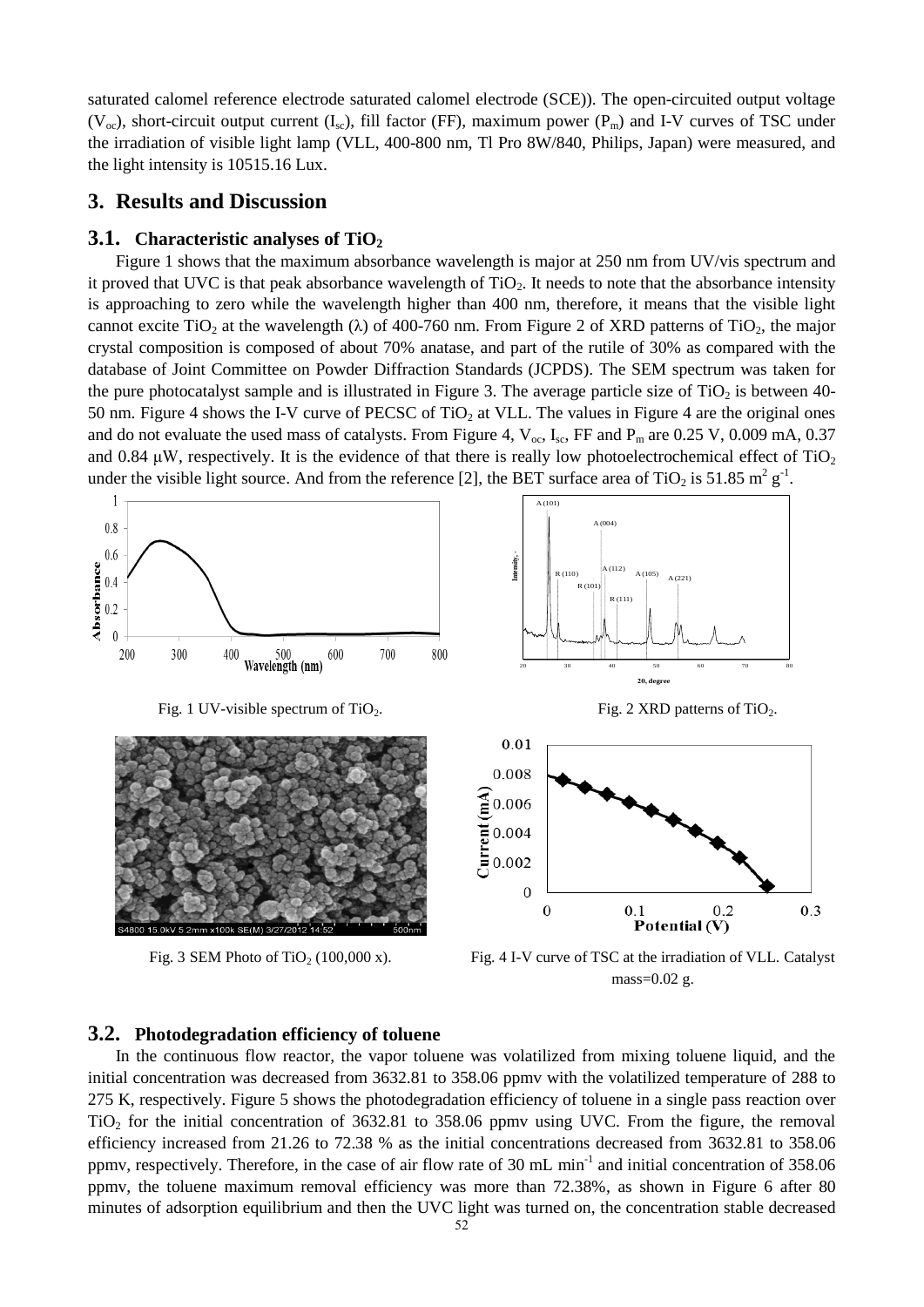from 358.06 to 98.9 ppmv after 180 min. The photocatalytic degradation efficiency increased with the initial concentration decreased as expected. Comparison with the unit removal mass from Table 1, the unit mass of toluene per TiO<sub>2</sub> increased from 44.45 to 151.31 mg  $g^{-1}$ -TiO<sub>2</sub> as the initial concentration of 3632.81 decreased to 358.06 ppmv, respectively. Therefore, it illustrated that the initial concentration has a great influence on the toluene removal efficiency. Furthermore, improvement to decrease of initial concentration, for example, 50 to 100 ppmv of the standard limitations of some countries, the removal efficiency will be expected to reach more 90%.



Fig. 5: The removal efficiency of different initial concentration of toluene under UVC light.

| Table 1: The removal efficiency and unit mass of toluene per $TiO2$ at different initial concentration of toluene |  |  |  |  |
|-------------------------------------------------------------------------------------------------------------------|--|--|--|--|
|-------------------------------------------------------------------------------------------------------------------|--|--|--|--|

| <b>Initial</b><br>concentration<br>(ppmv) | <b>Diluted times</b><br>$(\%)$ | <b>Efficiency</b><br>$($ %) | Removal mass (mg) | <b>Removal</b><br>unit mass<br>$(mg g^{-1} - TiO2)$ |
|-------------------------------------------|--------------------------------|-----------------------------|-------------------|-----------------------------------------------------|
| 3632.81                                   | 25                             | 21.26                       | 80.01             | 44.45                                               |
| 3227.31                                   | 25                             | 29.47                       | 110.90            | 61.61                                               |
| 1530.15                                   | 10                             | 46.11                       | 173.51            | 96.39                                               |
| 858.49                                    |                                | 58.24                       | 219.13            | 121.74                                              |
| 647.63                                    |                                | 66.88                       | 251.65            | 139.81                                              |
| 358.06                                    |                                | 72.38                       | 272.35            | 151.31                                              |



Fig. 6: Time variation of C/C<sub>0</sub> for the photocatalytic decomposition of toluene using light source of UVC and TiO<sub>2</sub>. background; ●: under UVC turn on at 80 min. Total reaction times: 200 min, reaction temperature: 298 K, Initial concentrations: 358 ppmv.

### **4. Conclusion**

This study proved that VOC of toluene can be obviously degraded in the single pass flow reactor using TiO<sub>2</sub> coating. The catalyst of TiO<sub>2</sub> is cheaper than other catalyst. In the case of air flow rate of 30 mL min<sup>-1</sup> and initial concentration of 358.06 ppmv, the toluene maximum removal efficiency with UVC light was more than 72.38%. And the removal efficiency is significant affected by the initial toluene concentration. This is a very useful information and design specifications for scientific researchers.

#### **5. Acknowledgements**